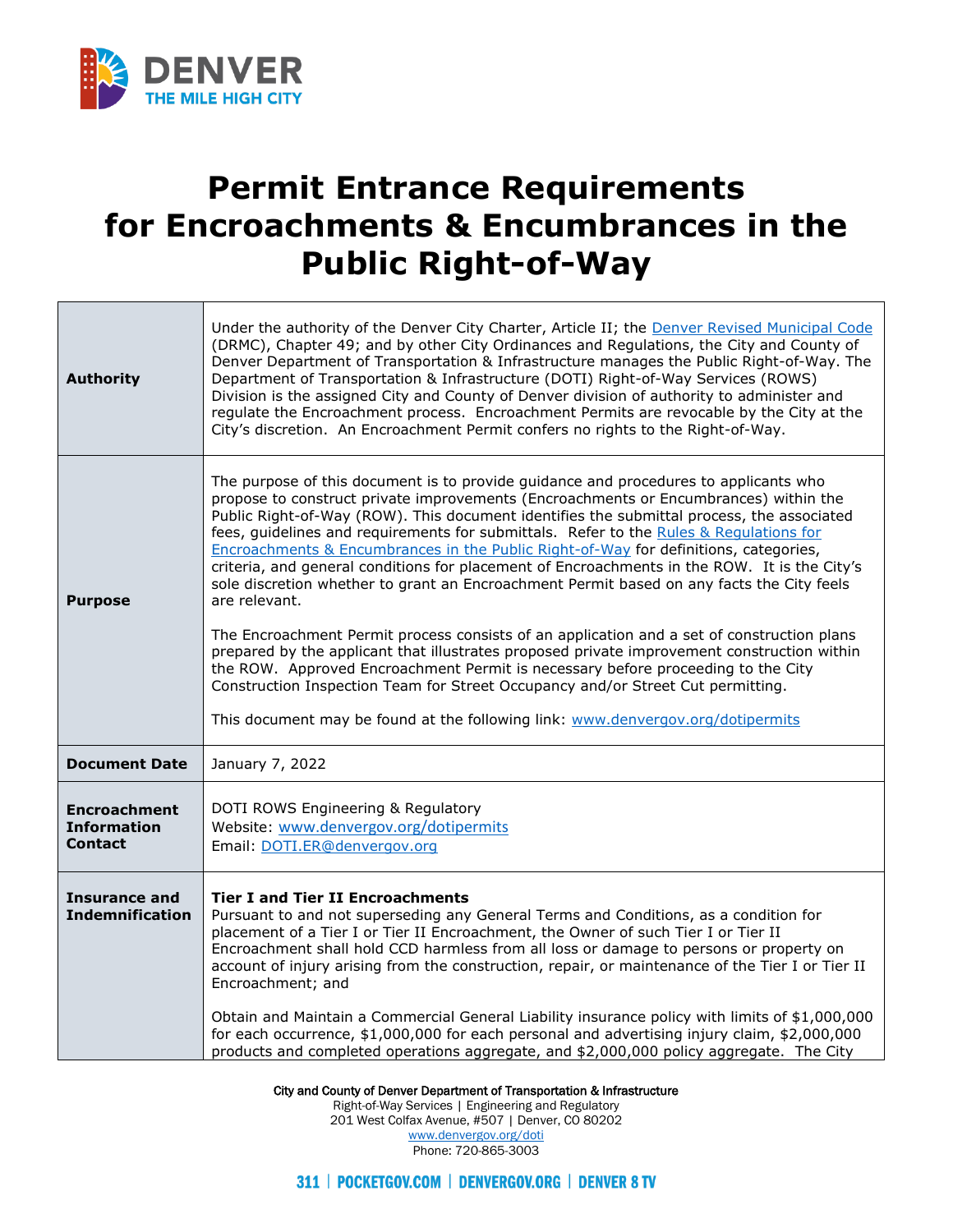

| <b>Insurance and</b><br><b>Indemnification</b><br>(Continued) | and County of Denver, its Elected and Appointed Officials, Employees and Volunteers shall be<br>included as Additional Insured.<br><b>Tier III Encroachments</b><br>Pursuant to and not superseding any General Terms and Conditions, as a condition for<br>placement of a Tier III Encroachment, the Owner of such Tier III Encroachment shall hold<br>CCD harmless from all loss or damage to persons or property on account of injury arising<br>from the construction, repair, or maintenance of the Tier III Encroachment; and<br>Obtain and Maintain a Commercial General Liability insurance policy with limits of \$1,000,000<br>for each occurrence, \$1,000,000 for each personal and advertising injury claim, \$2,000,000<br>products and completed operations aggregate, and \$5,000,000 policy aggregate. A<br>combination of primary and excess coverage may be used to meet the aggregate limit. The<br>City and County of Denver, its Elected and Appointed Officials, Employees and Volunteers<br>shall be included as Additional Insured.                                                                                                                                                                                                                                                                                                                                                                                                                                                                                                                                                                                                                                                                                                                                                                                                                                                                                                                                                                                                                                                                                                                                                                                                                                                                                                                                                                                                                                                                                                                                                                                                                                                                                                                                                                       |
|---------------------------------------------------------------|------------------------------------------------------------------------------------------------------------------------------------------------------------------------------------------------------------------------------------------------------------------------------------------------------------------------------------------------------------------------------------------------------------------------------------------------------------------------------------------------------------------------------------------------------------------------------------------------------------------------------------------------------------------------------------------------------------------------------------------------------------------------------------------------------------------------------------------------------------------------------------------------------------------------------------------------------------------------------------------------------------------------------------------------------------------------------------------------------------------------------------------------------------------------------------------------------------------------------------------------------------------------------------------------------------------------------------------------------------------------------------------------------------------------------------------------------------------------------------------------------------------------------------------------------------------------------------------------------------------------------------------------------------------------------------------------------------------------------------------------------------------------------------------------------------------------------------------------------------------------------------------------------------------------------------------------------------------------------------------------------------------------------------------------------------------------------------------------------------------------------------------------------------------------------------------------------------------------------------------------------------------------------------------------------------------------------------------------------------------------------------------------------------------------------------------------------------------------------------------------------------------------------------------------------------------------------------------------------------------------------------------------------------------------------------------------------------------------------------------------------------------------------------------------------------------------------------|
| <b>General Terms</b><br>& Conditions                          | The following General Terms & Conditions apply to all Encroachments:<br>1. Permittee shall obtain a street occupancy permit, street cut permit, and/or ROW<br>construction permit from DOTI Permit Operations through<br>www.denvergov.org/dotipermits prior to commencing construction.<br>2. Permittee shall be responsible for obtaining all necessary permits and shall pay all costs<br>for installation and construction of items permitted herein.<br>3. If the Permittee intends to install any underground facilities in or near a Public road,<br>street, alley, ROW or utility easement, the Permittee shall join the Statewide Notification<br>Association of Owners and Operators of Underground Facilities by contacting the Utility<br>Notification Center of Colorado (Colorado 811) through https://colorado811.org/ or at<br>303-232-1991, 16361 Table Mountain Pkwy, Golden, Colorado, 80403. Further, Permittee<br>shall contact the Utility Notification Center (Colorado 811) at https://colorado811.org/ or<br>303-232-1991 to request locates for existing underground facilities prior to commencing<br>excavation.<br>4. Permittee is fully responsible for any and all damages incurred to facilities of Denver<br>Water and any other Utility Company, and/or drainage facilities for water and sewage of<br>the City and County of Denver due to activities authorized by the Encroachment<br>Permit(s). Should the relocation or replacement of any drainage facilities for water and<br>sewage of the City and County of Denver become necessary as determined by the<br>Executive Director of the DOTI, in the Executive Director's sole and absolute discretion,<br>Permittee shall pay all cost and expense of the portion of the water and/or sewer facilities<br>affected by the Encroachment. The extent of the affected portion to be replaced and<br>relocated by Permittee shall be determined by the Executive Director of DOTI. Any and all<br>replacement or repair of facilities of Denver Water and any other Utility Company, and/or<br>drainage facilities for water and sewage of the City and County of Denver attributed to<br>the Permittee shall be made by Denver Water, Utility Company, and/or the City and<br>County of Denver at the sole expense of the Permittee. In the event the Permittee's<br>facilities are damaged or destroyed due to Denver Water's, Utility Company's, or the City<br>and County of Denver's repair, replacement and/or operation of its facilities, repairs will<br>be made by Permittee at its sole expense. Permittee agrees to defend, indemnify and<br>hold the City harmless and to repair or pay for the repair of any and all damages to said<br>water, storm, sanitary sewer facilities or other Utility Company facilities, or those |

City and County of Denver Department of Transportation & Infrastructure Right-of-Way Services | Engineering and Regulatory 201 West Colfax Avenue, #507 | Denver, CO 80202 [www.denvergov.org/doti](https://www.denvergov.org/content/denvergov/en/transportation-mobility.html) Phone: 720-865-3003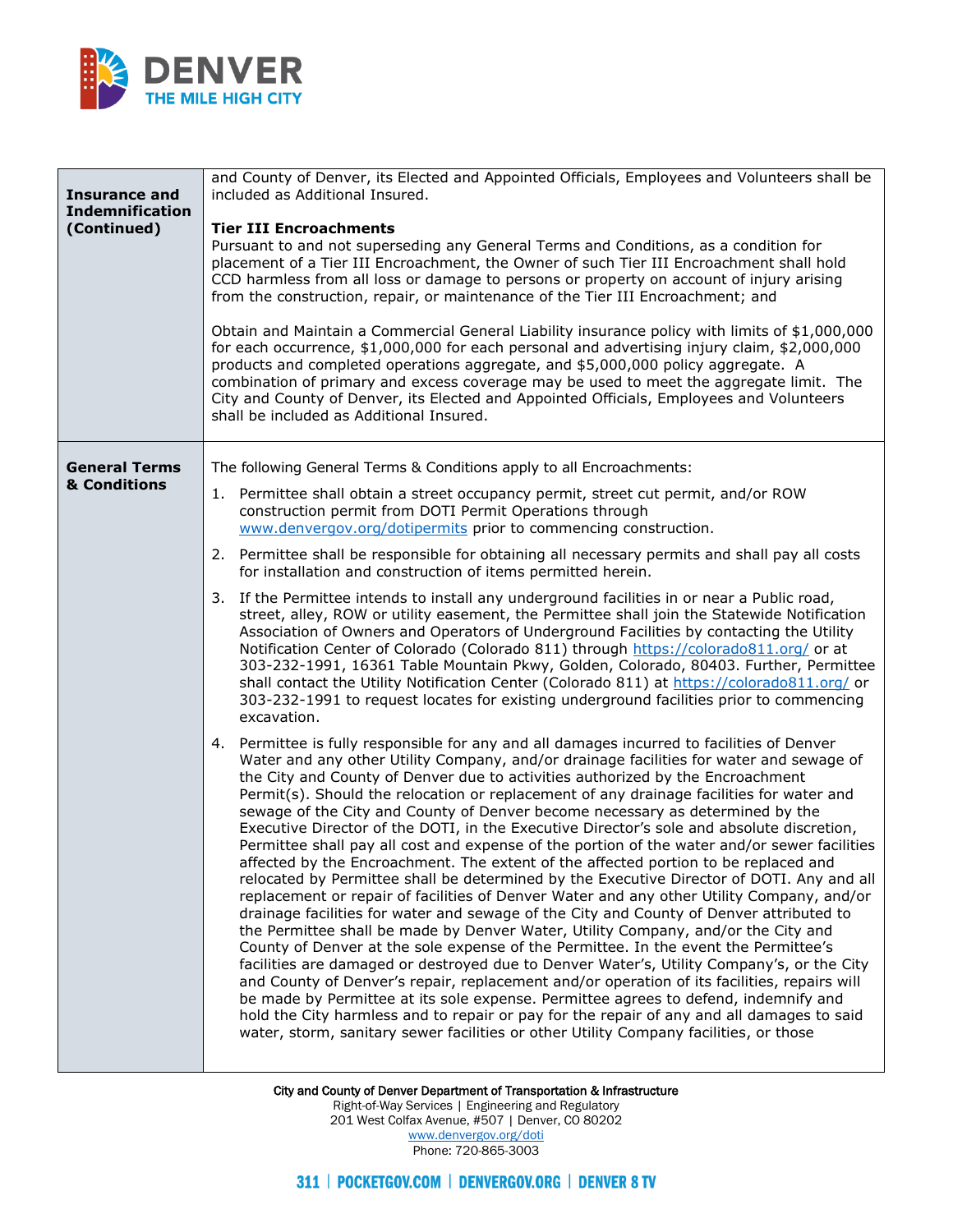

City and County of Denver Department of Transportation & Infrastructure Right-of-Way Services | Engineering and Regulatory 201 West Colfax Avenue, #507 | Denver, CO 80202 [www.denvergov.org/doti](https://www.denvergov.org/content/denvergov/en/transportation-mobility.html) Phone: 720-865-3003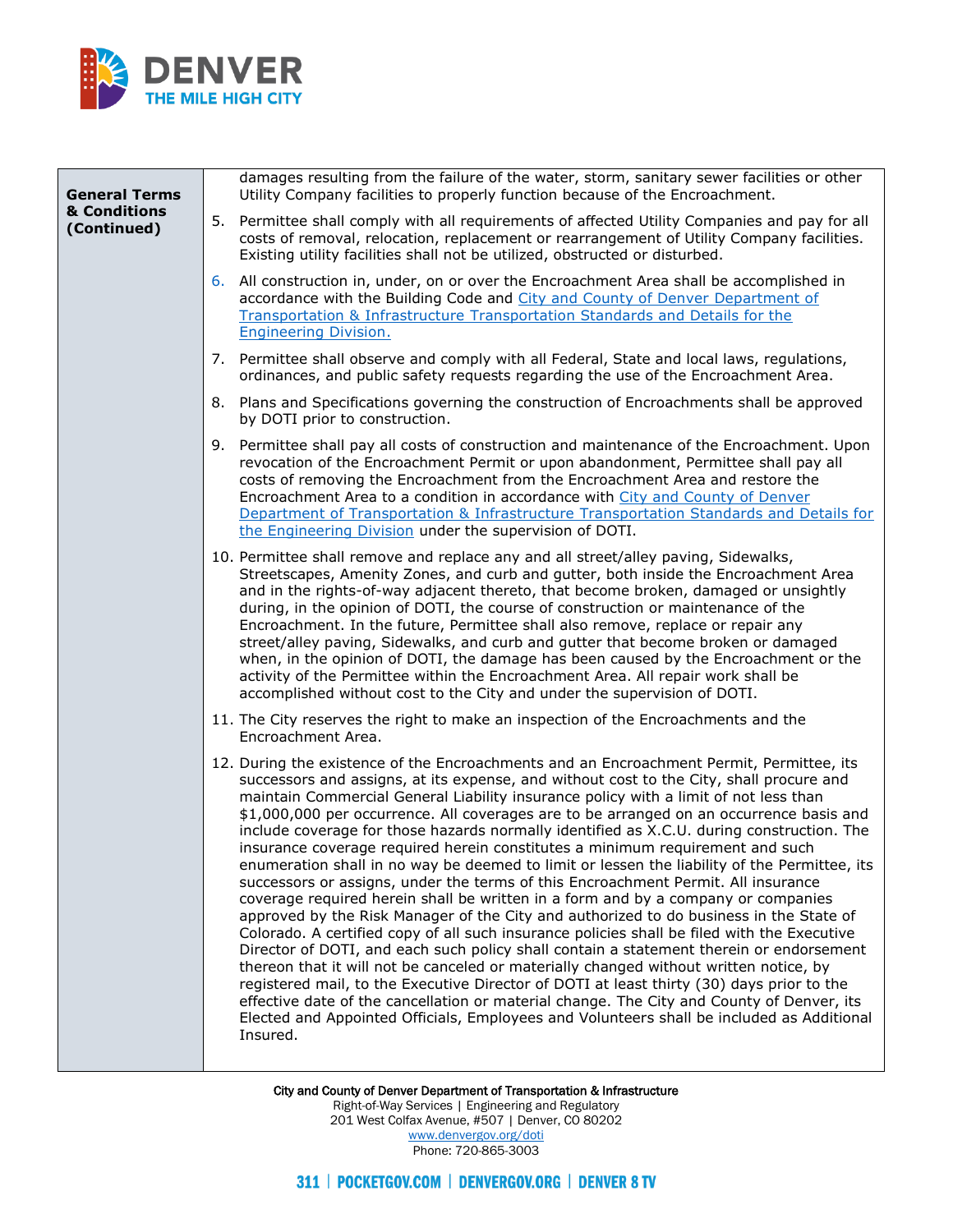

| <b>General Terms</b><br>& Conditions<br>(Continued) | 13. In addition to the requirement herein to comply with all laws, Permittee shall comply with<br>the provisions of Article IV (Prohibition of Discrimination in Employment, Housing and<br>Commercial Space, Public Accommodations, Educational Institutions and Health and<br>Welfare Services) of Chapter 28 (Human Rights) of the DRMC. The failure to comply with<br>any such provision shall be a proper basis for revocation of the Encroachment.                                                                                                                                                                                     |
|-----------------------------------------------------|----------------------------------------------------------------------------------------------------------------------------------------------------------------------------------------------------------------------------------------------------------------------------------------------------------------------------------------------------------------------------------------------------------------------------------------------------------------------------------------------------------------------------------------------------------------------------------------------------------------------------------------------|
|                                                     | 14. The right to revoke an Encroachment Permit at any time for any reason and require the<br>removal of an Encroachment is expressly reserved to the City.                                                                                                                                                                                                                                                                                                                                                                                                                                                                                   |
|                                                     | 15. By Permittee's use of this Encroachment Permit and the Encroachment Area, Permittee<br>agrees to the following:                                                                                                                                                                                                                                                                                                                                                                                                                                                                                                                          |
|                                                     | a. Permittee agrees to defend, indemnify, reimburse and hold harmless City, its<br>appointed and elected officials, agents and employees for, from and against all<br>liabilities, claims, judgments, suits or demands for damages to persons or<br>property arising out of, resulting from, or relating to this Encroachment Permit<br>and the Encroachment ("Claims"). This indemnity shall be interpreted in the<br>broadest possible manner to indemnify City for any acts or omissions of<br>Permittee or its subcontractors either passive or active, irrespective of fault,<br>including City's negligence whether active or passive. |
|                                                     | b. Permittee's duty to defend and indemnify City shall arise at the time written<br>notice of the Claim is first provided to City regardless of whether claimant has<br>filed suit on the Claim. Permittee's duty to defend and indemnify City shall arise<br>even if City is the only party sued by claimant and/or claimant alleges that City's<br>negligence or willful misconduct was the sole cause of claimant's damages.                                                                                                                                                                                                              |
|                                                     | c. Permittee will defend any and all Claims which may be brought or threatened<br>against City and will pay on behalf of City any expenses incurred by reason of<br>such Claims including, but not limited to, court costs and attorney fees incurred<br>in defending and investigating such Claims or seeking to enforce this indemnity<br>obligation. Such payments on behalf of City shall be in addition to any other legal<br>remedies available to City and shall not be considered City's exclusive remedy.                                                                                                                           |
|                                                     | d. Insurance coverage requirements specified in this Encroachment Permit shall in<br>no way lessen or limit the liability of Permittee under the terms of this<br>indemnification obligation. Permittee shall obtain, at its own expense, any<br>additional insurance that it deems necessary for the City's protection.                                                                                                                                                                                                                                                                                                                     |
|                                                     | e. This defense and indemnification obligation shall survive the expiration or<br>termination of this Encroachment Permit.                                                                                                                                                                                                                                                                                                                                                                                                                                                                                                                   |
|                                                     | 16. Pursuant to Chapter 49 of the DRMC, DOTI is authorized to remove or to order the<br>removal of any article, vehicle, object or thing whatsoever encroaching into any street,<br>alley, Sidewalk, or other public way or place.                                                                                                                                                                                                                                                                                                                                                                                                           |
|                                                     | 17. No third party, person or agency, except for an authorized Special District, may place an<br>Encroachment in front of a property without written permission of the adjacent property<br>owner.                                                                                                                                                                                                                                                                                                                                                                                                                                           |
|                                                     | 18. Permittee's use of the ROW for placement of an Encroachment does not create a property<br>right or ownership interest of any kind in the Encroachment Area to the Permittee.                                                                                                                                                                                                                                                                                                                                                                                                                                                             |
|                                                     | 19. All Encroachments in Amenity Zones containing existing Public Trees and/or with the<br>potential to impact tree roots or tree canopy must be pre-approved by the Office of the                                                                                                                                                                                                                                                                                                                                                                                                                                                           |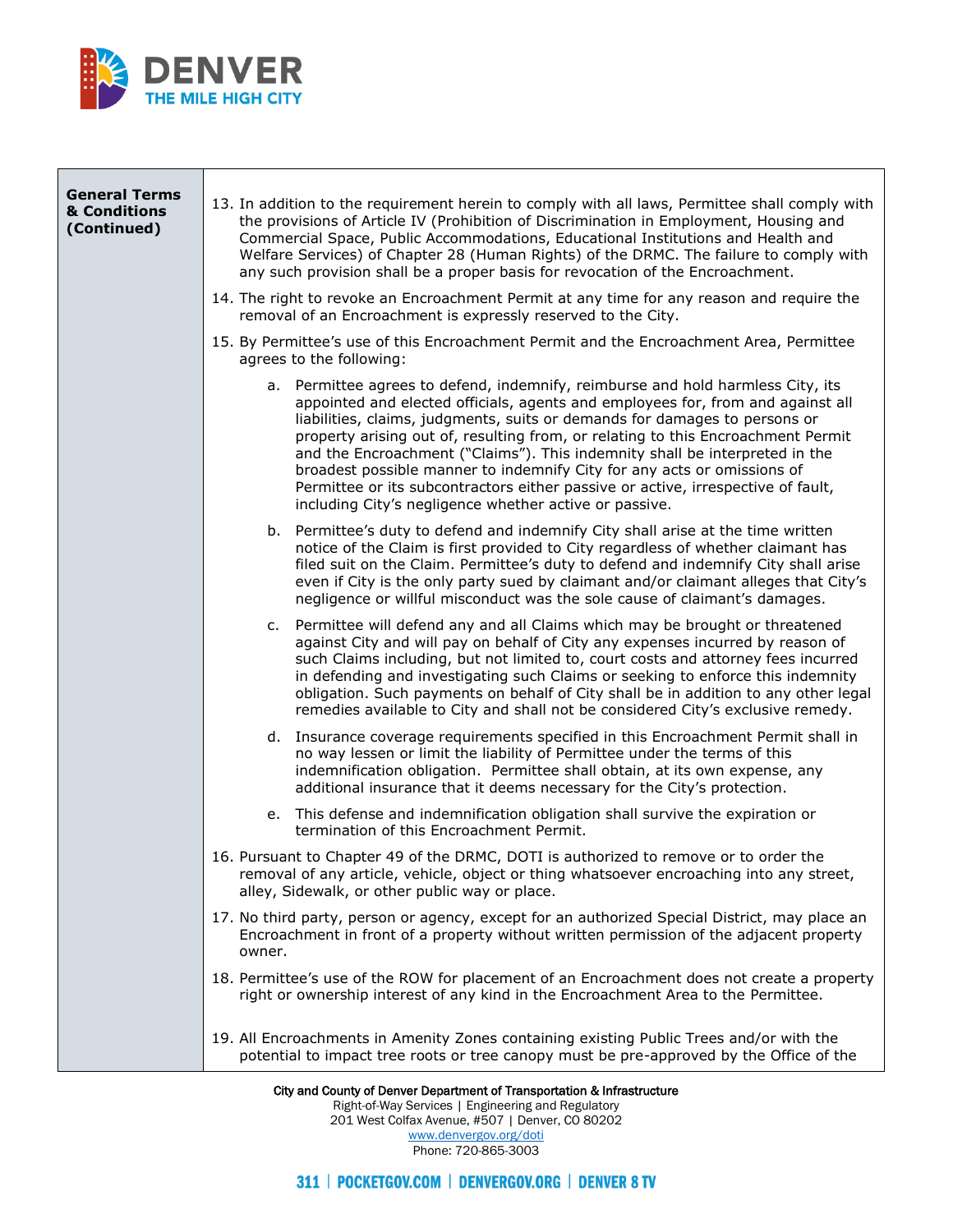

| <b>General Terms</b><br>& Conditions<br>(Continued)                                                 | City Forester (OCF), by contacting them at forestry@denvergov.org or 720-913-0651.<br>Encroachments cannot be attached to or damage any Public Tree, and any damage shall<br>be reported to the OCF immediately for mitigation. All trenching, excavation and grading<br>activities within the Dripline of any Public Tree must be pre-approved by the OCF.<br>Permits are required for the planting or removal of any Public Trees and can be obtained<br>by emailing forestry@denvergov.org.                                                                                                                                                                                                 |
|-----------------------------------------------------------------------------------------------------|------------------------------------------------------------------------------------------------------------------------------------------------------------------------------------------------------------------------------------------------------------------------------------------------------------------------------------------------------------------------------------------------------------------------------------------------------------------------------------------------------------------------------------------------------------------------------------------------------------------------------------------------------------------------------------------------|
|                                                                                                     | 20. All disturbances associated with construction of the Encroachment shall be managed as<br>required by CCD standards for erosion control which may require standard notes or<br>CASDP permitting depending on location and scope of project.                                                                                                                                                                                                                                                                                                                                                                                                                                                 |
|                                                                                                     | 21. Encroachments proposed adjacent to a designated park or within a dedicated parkway<br>shall require DPR approval prior to installation.                                                                                                                                                                                                                                                                                                                                                                                                                                                                                                                                                    |
|                                                                                                     | 22. Encroachments attached to a building may require building and/or zoning permits from<br>CPD.                                                                                                                                                                                                                                                                                                                                                                                                                                                                                                                                                                                               |
|                                                                                                     | 23. Encroachments in the regulatory floodplain shall require a SUDP and comply with Chapter<br>4 Floodplain Regulations of the "Storm Drainage Design and Technical Criteria", Chapter<br>12 Floodplain Management of the "DOTI Rules and Regulations Governing Sewerage<br>Charges and Fees and Management of Wastewater" and the CCD Floodplain Ordinance in<br>DRMC Section 56-200 through 56-206. Above ground Encroachments in a Floodway<br>require a No-Rise Certification sealed and signed by a Professional Engineer licensed in<br>the State of Colorado. If there is any rise in Base Flood Elevations, a Conditional Letter<br>of Map Revision (CLOMR) and LOMR will be required. |
|                                                                                                     | 24. Only clean soil may be brought onto an Encroachment Area. Verification of soil quality<br>must be provided if requested. Material removed from an Encroachment Area must be<br>properly disposed and is the responsibility of the Permittee.                                                                                                                                                                                                                                                                                                                                                                                                                                               |
| <b>Permit and</b><br><b>Applicant</b><br><b>Obligations</b>                                         | The Encroachment Permit does not substitute or replace any permits that may be required such<br>as Federal, State, and City and County of Denver permits or approvals, including but not limited<br>to: Street Occupancy, Street Cut, Erosion Control, Community Planning and Development,<br>Building Department, Parks Permit. It is the responsibility of the applicant to ensure that all<br>necessary permits and approvals have been obtained prior to construction. Information on how<br>to obtain a Street Occupancy Permit can be found at<br>https://www.denvergov.org/Government/Departments/Department-of-Transportation-and-<br>Infrastructure/Documents/Right-of-Way-Permits    |
| <b>Encroachment</b><br><b>Permit Fee</b><br><b>Schedule and</b><br><b>Payment</b><br><b>Methods</b> | Encroachment Permit Fees are subject to change by authority of the Executive Director of<br>DOTI. Encroachment Permit Fees are required per Fee Schedule below:<br>Land<br>Annual<br>Description<br>Resolution<br>Permit<br><b>Initial Fee</b><br>Fee<br>Review Fee<br>Fee<br>Tier<br>Revocation                                                                                                                                                                                                                                                                                                                                                                                               |
|                                                                                                     | I<br>N/A<br>\$0.00<br>\$0.00<br>\$0.00<br>N/A                                                                                                                                                                                                                                                                                                                                                                                                                                                                                                                                                                                                                                                  |
|                                                                                                     | $\rm II$<br>\$1,500.00<br>\$300.00<br>N/A<br>\$200.00<br>\$600.00                                                                                                                                                                                                                                                                                                                                                                                                                                                                                                                                                                                                                              |
|                                                                                                     | \$1,500.00<br>\$300.00<br>\$300.00<br>\$200.00<br>\$600.00<br>Ш                                                                                                                                                                                                                                                                                                                                                                                                                                                                                                                                                                                                                                |
|                                                                                                     | The Initial Fee shall be paid prior to release of the comment report. Following Encroachment<br>approval and issuance of Permit, the applicant or their successor will be billed annually for<br>annual permit fee beginning the following calendar year.                                                                                                                                                                                                                                                                                                                                                                                                                                      |

City and County of Denver Department of Transportation & Infrastructure

Right-of-Way Services | Engineering and Regulatory

201 West Colfax Avenue, #507 | Denver, CO 80202 [www.denvergov.org/doti](https://www.denvergov.org/content/denvergov/en/transportation-mobility.html)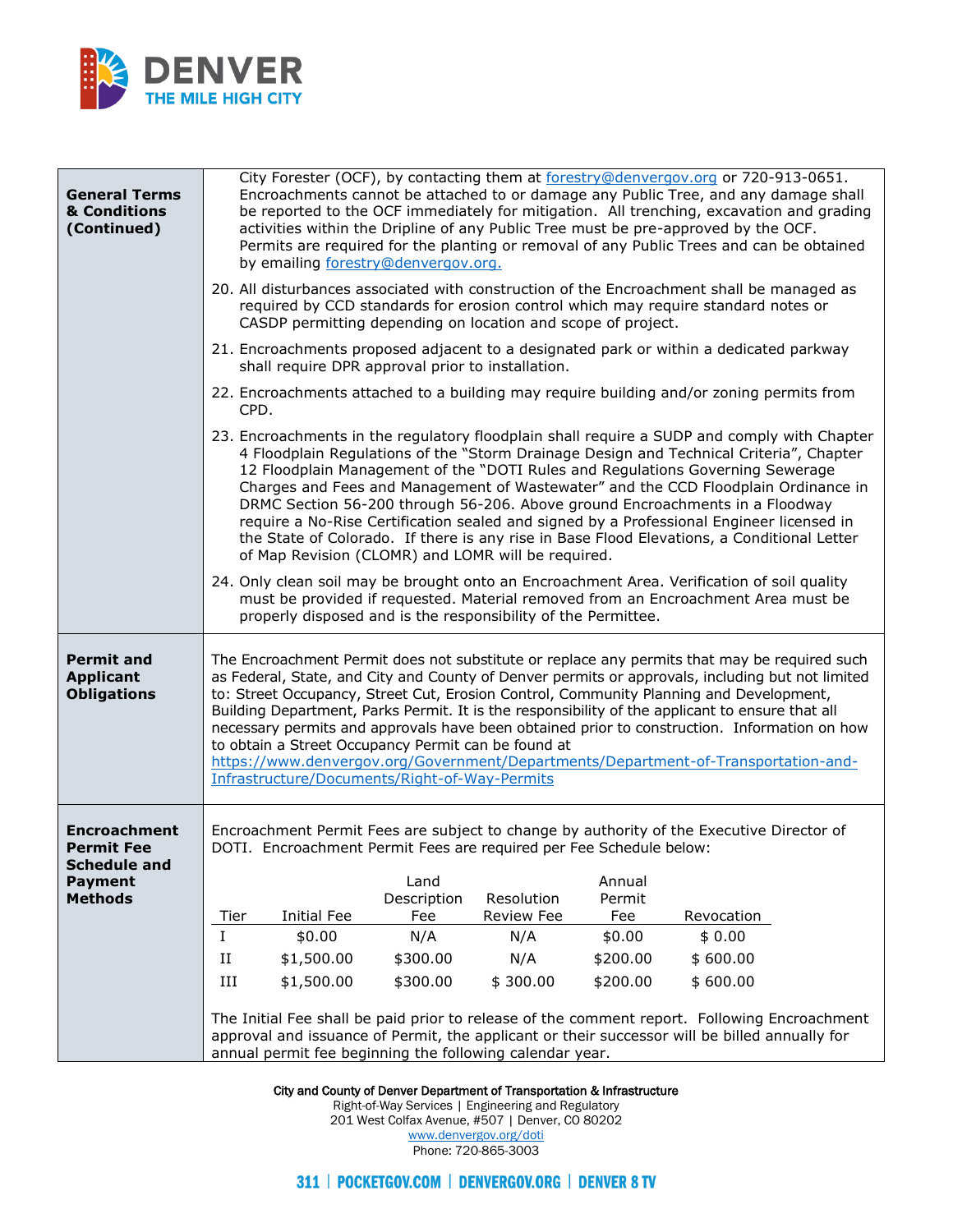

| <b>Encroachment</b><br><b>Permit Fee</b><br><b>Schedule and</b><br><b>Payment</b><br><b>Methods</b><br>(Continued) | <b>Payment Methods:</b><br>Prior to making a payment, the project must be logged-in and an invoice emailed to the<br>applicant. Paid fees are not refundable.<br><b>ONLINE:</b><br>In order to submit payments <b>online</b> , the applicant must set-up an E-Permits account:<br>https://www.denvergov.org/AccelaCitizenAccess/Login.aspx<br><b>IN PERSON</b><br>In order to submit payments in person, the applicant may visit<br>201 W. Colfax Ave., 2 <sup>nd</sup> Floor Cashier, Denver, CO 80202<br>Phone: 720-865-2780<br><b>OVER THE PHONE</b><br>In order to submit payment over the phone:<br>Please submit the "Over the Phone Credit Card Authorization" form, found here:<br>https://www.denvergov.org/content/dam/denvergov/Portals/730/documents/ROWPermits/Cr<br>edit-Card-Auth-FormCPDWMD.pdf with your initial submittal.<br>Accepted Payment Methods: Cash, Check, Money Order, Discover, Master Card, and Visa<br>Checks or Money Orders are made payable to: Manager of Finance                                                                                                                                                                                                                                                                                                                                                                                                                                                                                                                                                                                                                                                                                                                                               |
|--------------------------------------------------------------------------------------------------------------------|-----------------------------------------------------------------------------------------------------------------------------------------------------------------------------------------------------------------------------------------------------------------------------------------------------------------------------------------------------------------------------------------------------------------------------------------------------------------------------------------------------------------------------------------------------------------------------------------------------------------------------------------------------------------------------------------------------------------------------------------------------------------------------------------------------------------------------------------------------------------------------------------------------------------------------------------------------------------------------------------------------------------------------------------------------------------------------------------------------------------------------------------------------------------------------------------------------------------------------------------------------------------------------------------------------------------------------------------------------------------------------------------------------------------------------------------------------------------------------------------------------------------------------------------------------------------------------------------------------------------------------------------------------------------------------------------------------------------------------------------------------|
| <b>Submittal and</b><br><b>Approval</b><br><b>Process</b>                                                          | Encroachments are defined in the Rules and Regulations for Encroachments and Encumbrances<br>in the Public Right-of-Way. DOTI reserves the right to classify a proposed Encroachment as a<br>Tier I, II or III, or deny an application, for any reason as determined to be relevant in the sole<br>judgment of DOTI.<br><b>Tier I Encroachments</b><br>Tier I Encroachments can be constructed or placed in the ROW after obtaining a Street<br>$\Box$<br>Occupancy and Construction ROW permits. An Encroachment Permit is not required.<br><b>Tier II Encroachments</b><br>Require an application, an initial fee, and review process to ensure general consistency<br>▫<br>with all related Encroachment criteria, including but not limited to the General Placement<br>and Height Criteria and any Tier II specific criteria.<br>Will receive approval through a revocable Tier II Encroachment Permit.<br>$\Box$<br>The Encroachment Permit will be recorded in the Office of the Denver Clerk and<br>$\Box$<br>Recorder's Office.<br>An annual Encroachment Permit Fee shall be required to maintain the Tier II<br>Encroachment Permit.<br><b>Tier III Encroachments</b><br>Require an application, fees, land description, and review process to ensure general<br>$\Box$<br>compliance with all related Encroachment criteria, including but not limited to the General<br>Placement and Height Criteria and any Tier III specific criteria.<br>Will receive approval through a City Council Resolution.<br>$\Box$<br>The Resolution will be recorded in the Office of the Denver Clerk and Recorder's Office.<br>□<br>An annual Encroachment Permit Fee shall be required to maintain the Tier III<br>$\Box$<br>Encroachment Resolution. |

City and County of Denver Department of Transportation & Infrastructure

Right-of-Way Services | Engineering and Regulatory 201 West Colfax Avenue, #507 | Denver, CO 80202

[www.denvergov.org/doti](https://www.denvergov.org/content/denvergov/en/transportation-mobility.html) Phone: 720-865-3003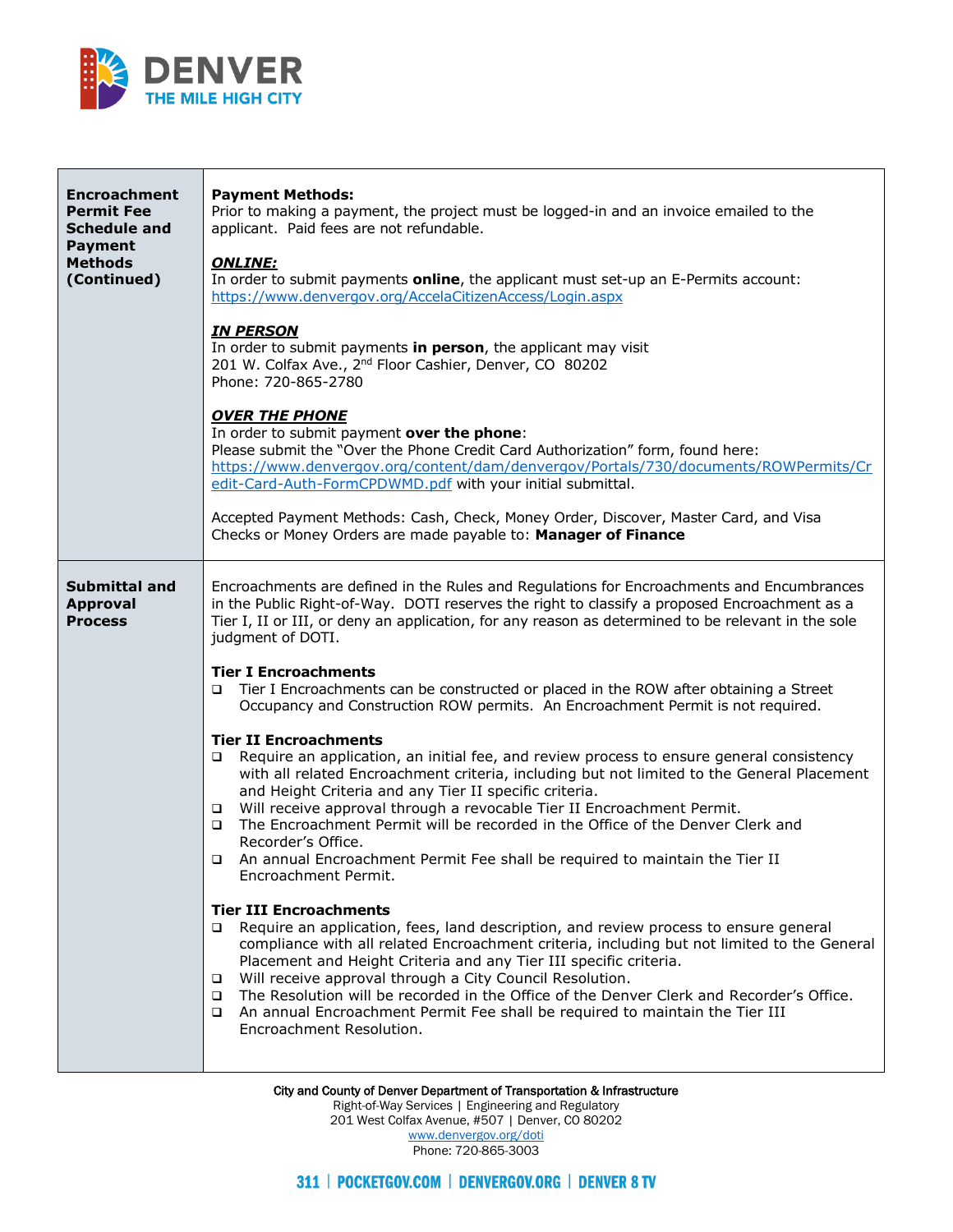

| <b>Submittal and</b> |                                                                                                                                                                                       |
|----------------------|---------------------------------------------------------------------------------------------------------------------------------------------------------------------------------------|
| <b>Approval</b>      | <b>Initial Submittal</b><br>To apply for Encroachment approval, submit the following items to ROWS ER at                                                                              |
| <b>Process</b>       | DOTI.ER@denvergov.org in one email. Only Electronic Format Submissions Accepted.                                                                                                      |
| (Continued)          |                                                                                                                                                                                       |
|                      | <b>Encroachment Application</b><br>❏                                                                                                                                                  |
|                      | Application must include Land Description for benefitting property in which<br>□<br>Encroachment Permit will be recorded against.                                                     |
|                      | Purpose for Encroachment<br>❏                                                                                                                                                         |
|                      | Site Plans, Structural Plans, and Details (see Encroachment Application Requirements<br>❏                                                                                             |
|                      | Section below for details)<br>Total PDF file size of plans may not exceed 30MB<br>□                                                                                                   |
|                      | -If multiple PDF's are necessary, please see the FTP site guidance section to submit.                                                                                                 |
|                      | -Must be fully unlocked, flattened and size reduced as much possible                                                                                                                  |
|                      | -Printable to scale 11" x 17"                                                                                                                                                         |
|                      | Apply for a Floodplain Permit if construction occurs within a regulatory floodplain as shown<br>❏<br>on Denver Maps: https://www.denvergov.org/Maps/map/floodplain. When a Floodplain |
|                      | Permit is required, submit plans showing floodplain impacts for the entire project.                                                                                                   |
|                      | <b>Location Description</b><br>$\Box$                                                                                                                                                 |
|                      | Title Commitment for adjacent property to prove applicant's ownership.<br>$\Box$                                                                                                      |
|                      | <b>Additional Required Materials</b><br>❏                                                                                                                                             |
|                      | If you are unable to submit the required documents in one email, please refer to the section                                                                                          |
|                      | below for the FTP Submittal Information.                                                                                                                                              |
|                      | Initial Review and Comments                                                                                                                                                           |
|                      | ER will log the application and distribute for an initial 3-week review period.<br>❏                                                                                                  |
|                      | Typically, within 2 business days after the initial review period, ER will send the applicant<br>❏                                                                                    |
|                      | a written response of consolidated review comments via e-mail.                                                                                                                        |
|                      | Initial Fees must be paid in full prior to the release of the compiled comment report. If the<br>❏<br>fees are not paid, the report will not be released until after they are paid.   |
|                      |                                                                                                                                                                                       |
|                      | If the Encroachment is approved by all regulatory reviewers, ER will initiate approval of the                                                                                         |
|                      | Encroachment Permit.                                                                                                                                                                  |
|                      |                                                                                                                                                                                       |
|                      | <b>Comment Resolution Process</b><br>If the applicant receives any denials, comments or conditions from reviewers, it is the<br>❏                                                     |
|                      | applicant's responsibility to work directly with each reviewer to clear the comment(s) and                                                                                            |
|                      | condition(s) to an approved status. It is not ER's responsibility to confirm comments and                                                                                             |
|                      | conditions are addressed or coordinate with reviewers on behalf of applicants. The                                                                                                    |
|                      | reviewers contact information is provided on the comment report.<br>Once all comments and conditions have been cleared to approved, ER will determine if a<br>❏                       |
|                      | resubmittal is required, or if final plans will be requested.                                                                                                                         |
|                      |                                                                                                                                                                                       |
|                      | <b>Resubmittal Process</b><br>A resubmittal will be required if the proposed Encroachment layout is moved due to                                                                      |
|                      | o.<br>existing City standards and/or regulations, significant changes must be made to meet                                                                                            |
|                      | Encroachment Submittal Requirements, or the applicant makes significant changes at                                                                                                    |
|                      | their own discretion.                                                                                                                                                                 |
|                      | The review and comment delivery timelines for resubmittal(s) are the same as for the<br>❏<br>first submittal as noted above.                                                          |
|                      |                                                                                                                                                                                       |

Right-of-Way Services | Engineering and Regulatory

201 West Colfax Avenue, #507 | Denver, CO 80202 [www.denvergov.org/doti](https://www.denvergov.org/content/denvergov/en/transportation-mobility.html)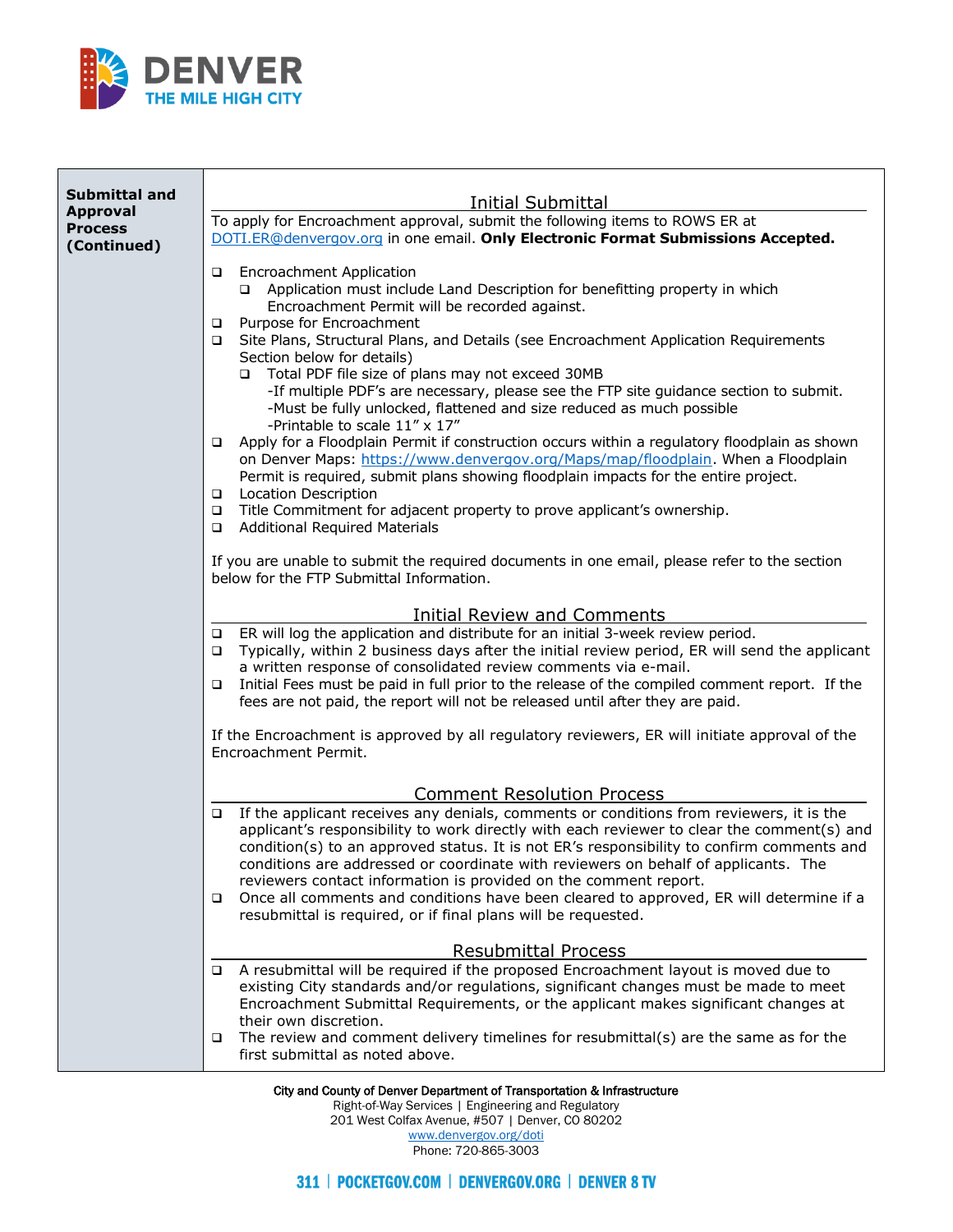

| Submittal and<br><b>Approval</b><br><b>Process</b><br>(Continued) | To resubmit an Encroachment, all submittal requirements and guidelines shall apply. All<br>$\Box$<br>resubmittals shall be transmitted via email to DOTI.ER@denvergov.org. State clearly in<br>the email subject line and the body of the resubmittal e-mail the City Project number<br>(e.g. 2021-ENCROACHMENT-#######), official application name, and the submittal<br>count $(2^{nd}, 3^{rd}, etc.).$ This ensures clear communication on how to process your request.                                                                                                                                                                                                                                                                                                                                                                                                                                                                                                                                                                                                                                                                                                                                                                                                                                                                                                                                            |
|-------------------------------------------------------------------|-----------------------------------------------------------------------------------------------------------------------------------------------------------------------------------------------------------------------------------------------------------------------------------------------------------------------------------------------------------------------------------------------------------------------------------------------------------------------------------------------------------------------------------------------------------------------------------------------------------------------------------------------------------------------------------------------------------------------------------------------------------------------------------------------------------------------------------------------------------------------------------------------------------------------------------------------------------------------------------------------------------------------------------------------------------------------------------------------------------------------------------------------------------------------------------------------------------------------------------------------------------------------------------------------------------------------------------------------------------------------------------------------------------------------|
|                                                                   | Permit Issuance:<br>Once all comments have been addressed by the applicant and acknowledged by reviewers,<br>the following will be completed for Permit Approval:                                                                                                                                                                                                                                                                                                                                                                                                                                                                                                                                                                                                                                                                                                                                                                                                                                                                                                                                                                                                                                                                                                                                                                                                                                                     |
|                                                                   | <b>Tier I Encroachments</b><br>Tier I Encroachments can be constructed or placed in the ROW after obtaining Street<br>Occupancy and/or Construction ROW permits. A separate Encroachment Permit will not be<br>issued.<br>It is important to note that DOTI has the discretion to deny a Tier I street occupancy permit<br>$\Box$<br>if it is determined that the proposed location for a Tier I Encroachment will impact the safe<br>and efficient use and operation of the ROW, even if the proposed Encroachment meets all<br>Rules & Regulations for Tier I Encroachments.                                                                                                                                                                                                                                                                                                                                                                                                                                                                                                                                                                                                                                                                                                                                                                                                                                        |
|                                                                   | <b>Tier II Encroachments</b><br>ER will prepare the Tier II Encroachment Permit form and invoice for annual permit fee<br>□<br>(refer to Fee Schedule above) and send to the applicant.<br>Applicant must pay the annual permit fee invoice and sign and return the Encroachment<br>$\Box$<br>Permit.<br>ER will submit the Encroachment Permit to the Executive Director of DOTI, or their<br>□<br>designated representative, for approval and final execution. It is important to note that<br>there is no requirement for the Executive Director to approve the Tier II Encroachment<br>Permit and the Executive Director has the discretion to deny the application.<br>Following Executive Director Approval, ER will record the executed Encroachment Permit and<br>$\Box$<br>approved land or location description with the Denver Clerk and Recorder's Office within 20<br>business days.<br>ER will provide the applicant a copy of the recorded Tier II Encroachment Permit for their<br>$\Box$<br>records.                                                                                                                                                                                                                                                                                                                                                                                                 |
|                                                                   | <b>Tier III Encroachments</b><br>ER will prepare the invoice for remaining fees (refer to Fee Schedule above) and send to the<br>$\Box$<br>applicant for payment.<br>After applicant has paid remaining fees, ER will prepare the Tier III Encroachment Resolution<br>$\Box$<br>request form.<br>ER will submit the Encroachment Resolution request form to the Executive Director of DOTI,<br>$\Box$<br>or their designated representative, for their respective approval for submittal to City Council.<br>It is important to note that there is no requirement for the Executive Director to approve the<br>Tier III Encroachment Resolution request and the Executive Director has the discretion to<br>deny the application.<br>Following Executive Director Approval of the Encroachment Resolution request, ER will<br>$\Box$<br>submit the Tier III Encroachment Resolution request to City Council for their consideration.<br>It is important to note that there is no requirement for City Council to approve the Tier III<br>Encroachment Resolution and City Council has the discretion to deny the application.<br>If City Council approves the Encroachment Resolution, the Tier III Encroachment Resolution<br>□<br>will be recorded with the Denver Clerk and Recorder's Office.<br>ER will provide the applicant a copy of the recorded Tier III Encroachment Resolution for<br>□<br>their records. |

Right-of-Way Services | Engineering and Regulatory 201 West Colfax Avenue, #507 | Denver, CO 80202

[www.denvergov.org/doti](https://www.denvergov.org/content/denvergov/en/transportation-mobility.html) Phone: 720-865-3003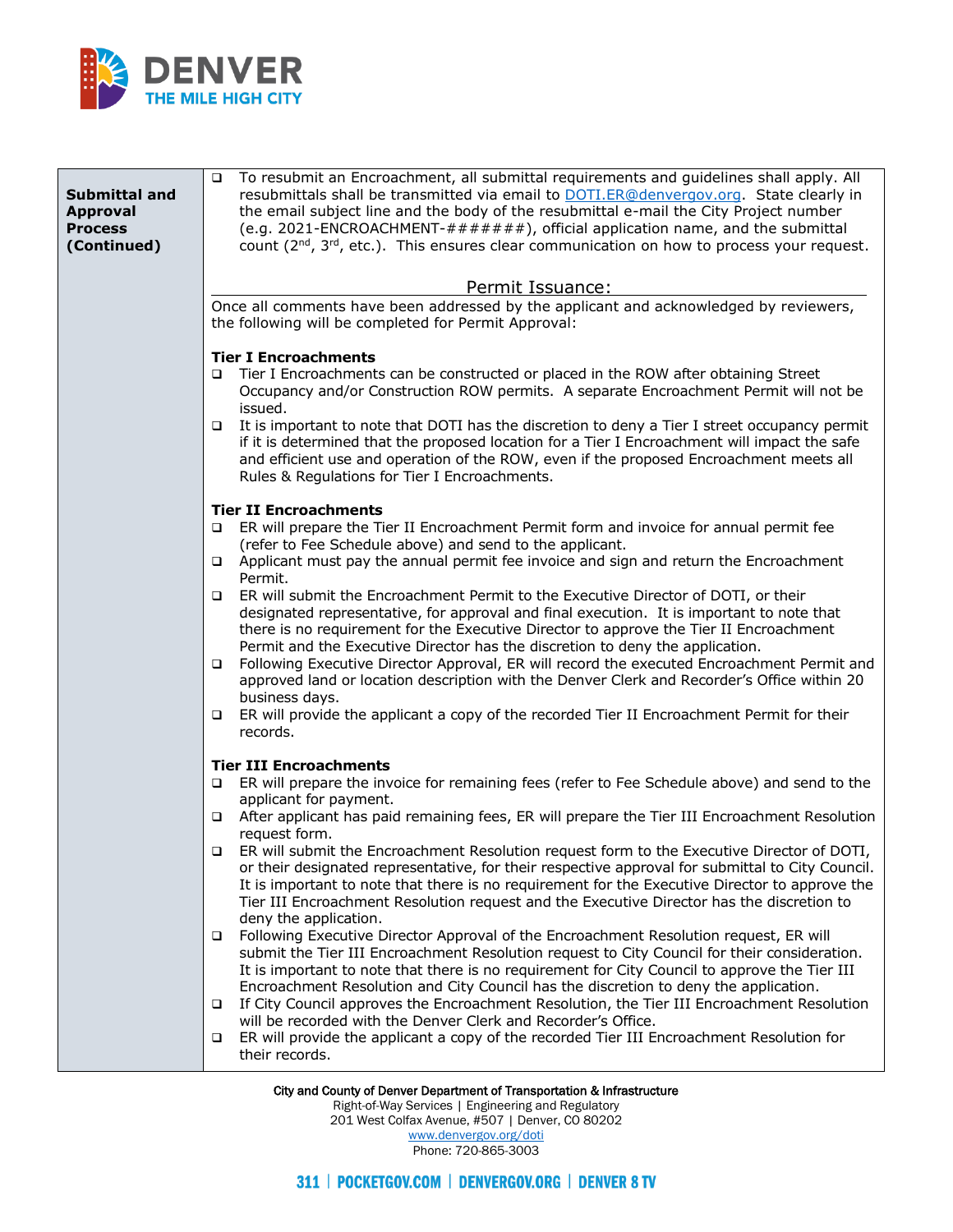

| <b>Submittal and</b><br><b>Approval</b><br><b>Process</b><br>(Continued) | Note that other City permits will be required before construction of any approved<br>Encroachment. Examples include: SSPR, SUDP, RSOP, SCP, TCR, Building, Zoning,<br>Utility Plan Review, OCF, Fire, ROW Construction Permit                                                                                                                                                                                                          |
|--------------------------------------------------------------------------|----------------------------------------------------------------------------------------------------------------------------------------------------------------------------------------------------------------------------------------------------------------------------------------------------------------------------------------------------------------------------------------------------------------------------------------|
| <b>FTP Submittal</b><br><b>Information</b>                               | <b>FTP Submittal Guidance:</b><br>All PDF's shall not be larger than 30MB.<br>Process to submit to FTP site:<br>Log in to the FTP site using the below credentials.<br>$\Box$                                                                                                                                                                                                                                                          |
|                                                                          | Name everything with your company name, and name/address of your project.<br>$\Box$<br>Send email to DOTI.ER@denvergov.org notifying ER that you have uploaded plans (if you do<br>$\Box$<br>not do this, we will not know of your submittal and it will not be logged-in).                                                                                                                                                            |
|                                                                          | Login Credentials:<br>https://exeft.denvergov.org/EFTClient/Account/Login.htm<br>$\Box$<br>Please email DOTI.ER@denvergov.org to request the login credentials for the FTP.<br>□                                                                                                                                                                                                                                                       |
| <b>Encroachment</b><br><b>Application</b>                                | Encroachment Application Submittal documents shall include the following:                                                                                                                                                                                                                                                                                                                                                              |
| <b>Submittal</b><br><b>Requirements</b>                                  | Encroachments must be in accordance with the following DOTI Rules and Regulations.<br>Rules & Regulations can be found here:<br>https://www.denvergov.org/Government/Departments/Department-of-Transportation-and-<br>Infrastructure/Documents/Rules-Regulations                                                                                                                                                                       |
|                                                                          | Rules and Regulations for Encroachments & Encumbrances in the Public Right-of-Way<br>❏<br>Rules and Regulations for the Construction of Curbs, Gutters, Sidewalks, Driveways, Street<br>□<br>Paving, and Other Public Right-of-Way Improvements<br>Rules and Regulations for the Maintenance of Improvements in the Public Right-of-Way<br>❏<br>Rules and Regulations Governing Street Cuts and Roadway Excavation Specifications<br>□ |
|                                                                          | Encroachments must also be in accordance with DOTI Transportation Standards and<br>Details for the Engineering Division, found here:                                                                                                                                                                                                                                                                                                   |
|                                                                          | https://www.denvergov.org/Government/Departments/Department-of-Transportation-and-<br>Infrastructure/Documents/Standards-Details                                                                                                                                                                                                                                                                                                       |
|                                                                          | <b>Application Form</b><br>□ Submit a completed application<br>All applications must be signed by the Permittee as defined in the Rules and Regulations<br>□<br>for Encroachments & Encumbrances in the Public Right of Way. Applications submitted<br>without the adjacent property owner signature will be rejected as incomplete.                                                                                                   |
|                                                                          | <b>Purpose of Encroachment</b><br>Detailed narrative explaining why the proposed Encroachment cannot be accomplished<br>without utilizing the ROW and how the proposed Encroachment will not negatively impact<br>the intended use of the ROW.                                                                                                                                                                                         |
|                                                                          | Include details of project status and applicable information from coordination with DES<br>❏<br>and/or CPD to assist the ER review process.                                                                                                                                                                                                                                                                                            |
|                                                                          | <b>Submittal Checklist</b>                                                                                                                                                                                                                                                                                                                                                                                                             |
|                                                                          | City and County of Denver Department of Transportation & Infrastructure                                                                                                                                                                                                                                                                                                                                                                |

Right-of-Way Services | Engineering and Regulatory 201 West Colfax Avenue, #507 | Denver, CO 80202 [www.denvergov.org/doti](https://www.denvergov.org/content/denvergov/en/transportation-mobility.html)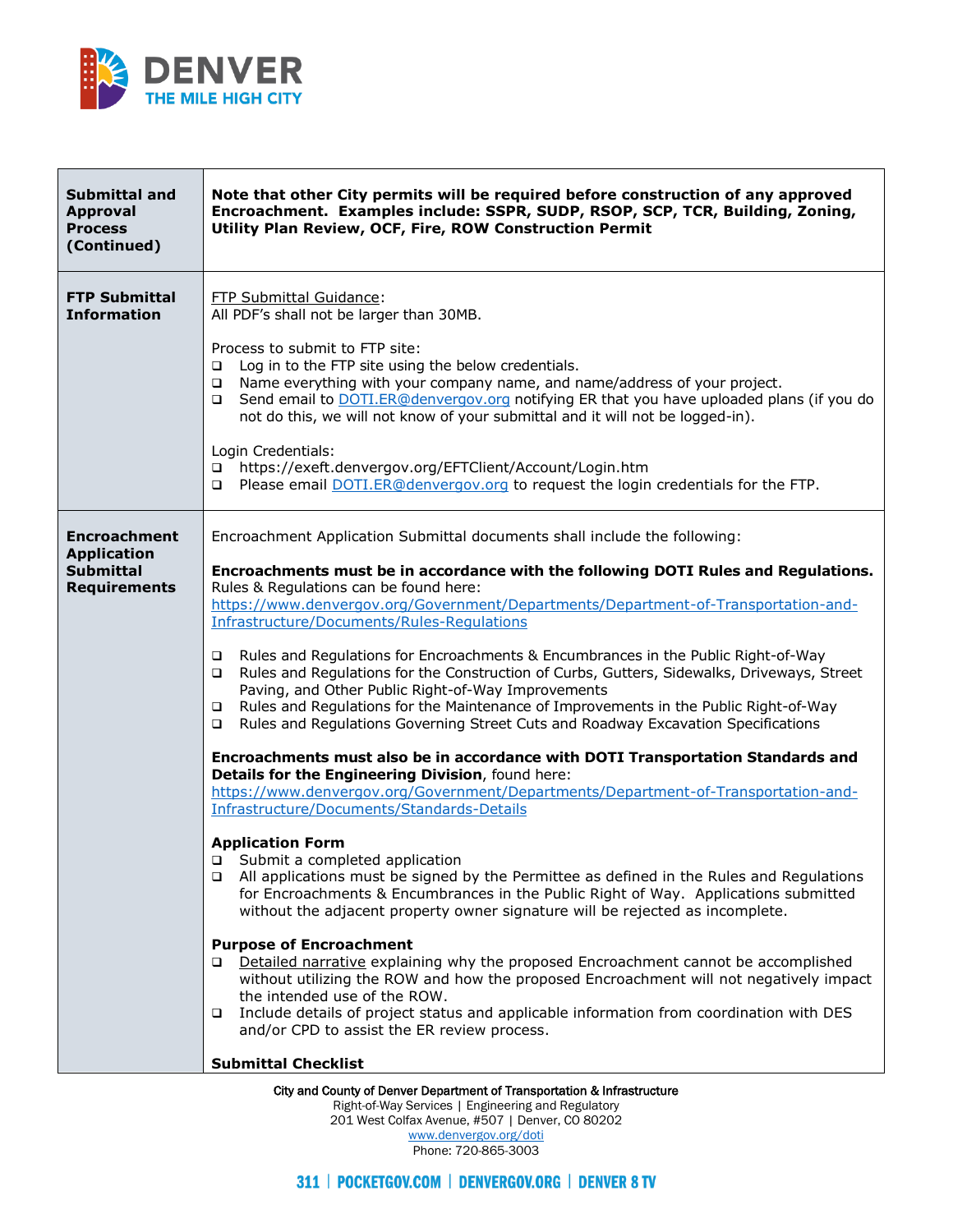

| <b>Encroachment</b>                                    | □ Submit a completed checklist                                                                                                                                                                                                                                                                                                                                                                                                                                                                                                                                                                                                                                                                                                                                                                                                                                                                                                                                                                                                                                                                                                                                                                                              |
|--------------------------------------------------------|-----------------------------------------------------------------------------------------------------------------------------------------------------------------------------------------------------------------------------------------------------------------------------------------------------------------------------------------------------------------------------------------------------------------------------------------------------------------------------------------------------------------------------------------------------------------------------------------------------------------------------------------------------------------------------------------------------------------------------------------------------------------------------------------------------------------------------------------------------------------------------------------------------------------------------------------------------------------------------------------------------------------------------------------------------------------------------------------------------------------------------------------------------------------------------------------------------------------------------|
| <b>Application</b>                                     |                                                                                                                                                                                                                                                                                                                                                                                                                                                                                                                                                                                                                                                                                                                                                                                                                                                                                                                                                                                                                                                                                                                                                                                                                             |
| <b>Submittal</b><br><b>Requirements</b><br>(Continued) | <b>Comment Resolution Sheet(s)</b><br>If an Encroachment application is returned to the applicant with comments from City<br>reviewers, the applicant will include a Comment Resolution sheet(s) with revisions. The<br>Comment Resolution sheet shall have the following information:<br>Agency Name<br>$\Box$<br>Reviewer's name<br>$\Box$<br>Review comments (reviewer comments must be verbatim)<br>$\Box$<br>Formal written response to each comment<br>$\Box$<br>Plan set date and revision number (if applicable)<br>$\Box$                                                                                                                                                                                                                                                                                                                                                                                                                                                                                                                                                                                                                                                                                          |
|                                                        | Site Plan Sheet(s) sealed and signed by a Professional Engineer licensed in the<br><b>State of Colorado</b><br>General                                                                                                                                                                                                                                                                                                                                                                                                                                                                                                                                                                                                                                                                                                                                                                                                                                                                                                                                                                                                                                                                                                      |
|                                                        | □ Vicinity map<br>North arrow<br>$\Box$<br>Numerical and bar scale (Scale not to exceed $1'' = 40'$ )<br>$\Box$<br>Legend<br>$\Box$                                                                                                                                                                                                                                                                                                                                                                                                                                                                                                                                                                                                                                                                                                                                                                                                                                                                                                                                                                                                                                                                                         |
|                                                        | PE stamp area<br>$\Box$<br>Plan set date and revision number (if applicable)<br>$\Box$                                                                                                                                                                                                                                                                                                                                                                                                                                                                                                                                                                                                                                                                                                                                                                                                                                                                                                                                                                                                                                                                                                                                      |
|                                                        | Plan View (Aerial imagery is allowed, however, does not replace requirement for accurately<br>scaled engineering drawings)                                                                                                                                                                                                                                                                                                                                                                                                                                                                                                                                                                                                                                                                                                                                                                                                                                                                                                                                                                                                                                                                                                  |
|                                                        | Show, label and <i>dimension</i> existing and proposed final site conditions, including but not<br>limited to the following:<br>Property lines<br>$\Box$<br>Right-of-way width<br>$\Box$<br>Edge of Pavement<br>$\Box$<br>Curb and gutter<br>$\Box$<br>Sidewalks<br>$\Box$<br>Street lights<br>$\Box$<br>Pedestrian lights<br>$\Box$<br><b>Signal Poles</b><br>$\Box$<br>Surface utility features such as power poles, electric cabinets, handhole boxes, manholes,<br>$\Box$<br>storm drainage inlets, traffic control boxes, vaults, valves, fire hydrants, etc.<br>Regulatory Floodplain boundaries (FEMA)<br>$\Box$<br>Underground and overhead utilities (water, storm sewer, sanitary sewer, gas, electric,<br>$\Box$<br>communications, etc.). Use best available information from field survey, utility-owner<br>maps, sanitary and storm plat maps, and City of Denver GIS data.<br>https://www.denvergov.org/Maps/<br>Trees and landscaping in the ROW<br>$\Box$<br>Nearby driveways and alleys<br>$\Box$<br>Street names and adjacent property address(es)<br>$\Box$<br>Regional Transportation District (RTD) bus stop, with any amenities including<br>$\Box$<br>bench/shelter, signage, bus pad and bench pad |
|                                                        | Show, label and dimension proposed:<br>Location and size of Encroachment in ROW<br>$\Box$<br>Show and dimension limits of both above and below ground elements<br><b>Construction Materials</b><br>$\Box$<br>Projection from building<br>$\Box$                                                                                                                                                                                                                                                                                                                                                                                                                                                                                                                                                                                                                                                                                                                                                                                                                                                                                                                                                                             |

Right-of-Way Services | Engineering and Regulatory

201 West Colfax Avenue, #507 | Denver, CO 80202

[www.denvergov.org/doti](https://www.denvergov.org/content/denvergov/en/transportation-mobility.html) Phone: 720-865-3003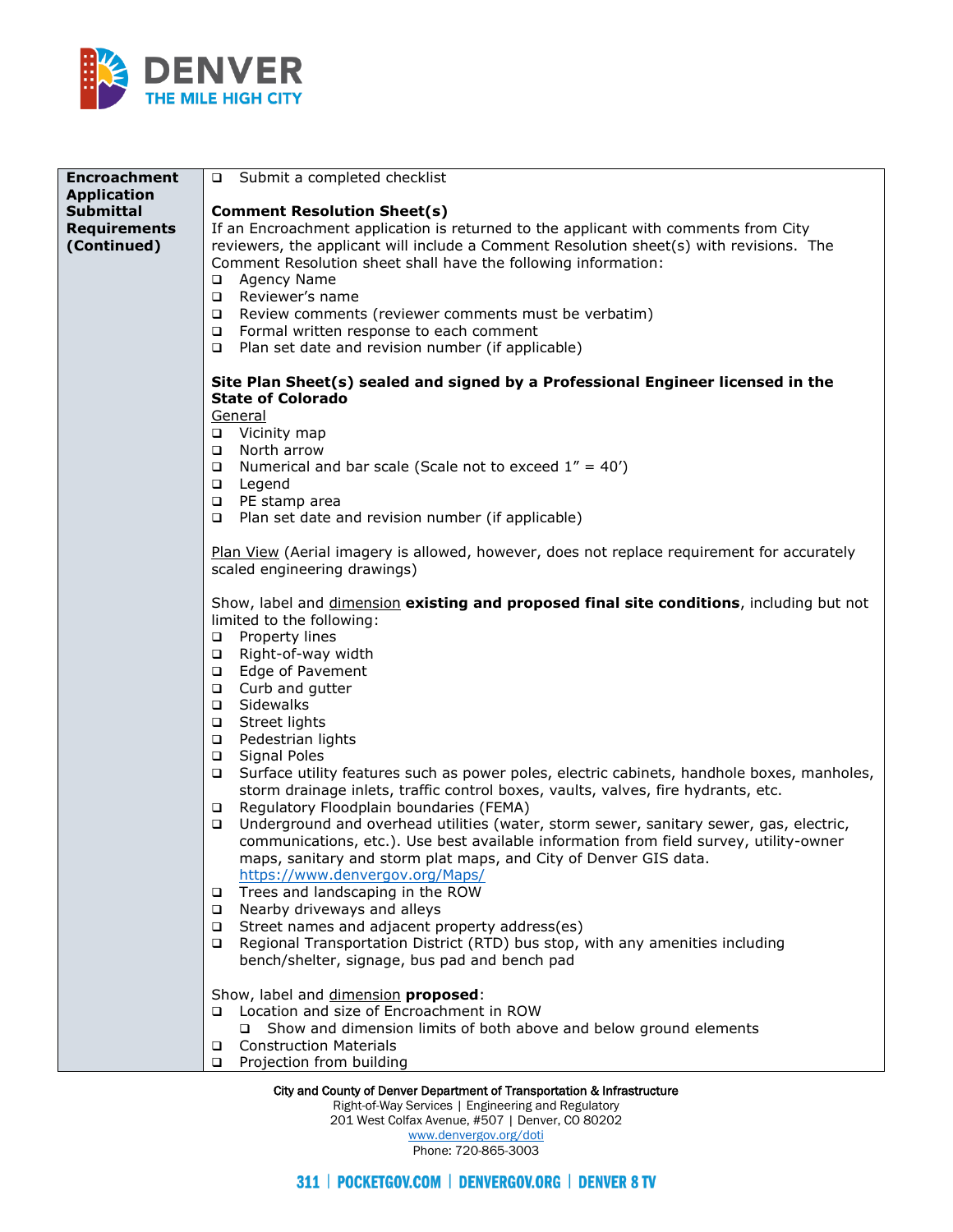

| <b>Encroachment</b><br><b>Application</b><br><b>Submittal</b><br><b>Requirements</b><br>(Continued) | Distance from Encroachment to the nearest flowline<br>$\Box$<br>Distance from Encroachment to any other Streetscape feature/obstruction in the vicinity<br>$\Box$<br>Distance from property line to back of curb<br>$\Box$<br>Electrical service alignment, electrical connection location, and voltage/amps<br>$\Box$<br>Note: No proposed Encroachments are allowed in the intersection clear zone per City<br>$\Box$<br>Transportation Standards and Details for the Engineering Division, Std. Dwg. 7.9                                                                                                                                                                                                                                                                                                                                                                  |
|-----------------------------------------------------------------------------------------------------|------------------------------------------------------------------------------------------------------------------------------------------------------------------------------------------------------------------------------------------------------------------------------------------------------------------------------------------------------------------------------------------------------------------------------------------------------------------------------------------------------------------------------------------------------------------------------------------------------------------------------------------------------------------------------------------------------------------------------------------------------------------------------------------------------------------------------------------------------------------------------|
|                                                                                                     | <b>Elevation or Cross-Section Views</b><br>Location and size of Encroachment in ROW<br>o.<br>Show and dimension limits of both above and below ground elements<br>$\Box$<br>Existing and final grade<br>$\Box$<br>Existing utilities<br>$\Box$<br>Vertical height/clearance of the Encroachment from finish grade<br>$\Box$<br>Depth of underground facilities<br>$\Box$                                                                                                                                                                                                                                                                                                                                                                                                                                                                                                     |
|                                                                                                     | Structural Plans sealed and signed by a Professional Engineer licensed in the State<br>of Colorado<br>Required for all underground Encroachments subject to loading, above ground<br>$\Box$<br>Encroachments with a foundation, and projecting Encroachments.<br>Manufacturer's certifications may be accepted when approved by DOTI in writing<br>$\Box$<br>Plan set date and revision number (if applicable)<br>$\Box$                                                                                                                                                                                                                                                                                                                                                                                                                                                     |
|                                                                                                     | <b>Detail Sheet(s)</b><br>Provide Manufacturer's and/or construction detail(s) sealed and signed by a Professional<br>o.<br>Engineer licensed in the State of Colorado<br>Do not include standard City transportation details in the plans. Reference the<br>$\Box$<br>appropriate City detail by drawing number on the appropriate plan and elevation view(s)<br>with leader call-outs<br>Provide Office of the Forester's (OCF) tree protection detail and notes, available to<br>$\Box$<br>download at https://www.denvergov.org/content/denvergov/en/denver-parks-and-<br>recreation/trees-natural-resources/forestry-trees-/land-developer-resources.html<br>Provide only special, non-standard, or modified City details<br>$\Box$<br>Plan set date and revision number (if applicable)<br>$\Box$                                                                      |
|                                                                                                     | <b>Location Description for the Encroachment</b><br>For above ground Encroachments, a general location description (word doc)<br>□<br>For underground Encroachments, a land description of the Encroachment shall be<br>❏<br>submitted in accordance with the Survey Section of Right-of-Way Services guidelines<br>(may be submitted after the 1 <sup>st</sup> review and comment period)                                                                                                                                                                                                                                                                                                                                                                                                                                                                                   |
|                                                                                                     | <b>Additional Required Material(s)</b><br>If the proposed Encroachment a Sign, Artwork, or is located within a design review<br>o.<br>district under the Denver Zoning Code or a floodplain zone, approval documents from<br>those respective reviewing authorities shall be included in the application<br>For properties sharing the Encroachment, appropriate legal documentation shall be<br>$\Box$<br>submitted for review by the City, which identifies ownership, maintenance and fee<br>obligations, and what would happen to the shared Encroachment if either property is<br>sold. The document shall be signed by all affected property owners and recorded with the<br>Denver Clerk and Recorder's Office.<br>As requested, specifications or any additional materials for the proposed Encroachment<br>□<br>not shown on the drawings or as determined by DOTI. |
|                                                                                                     |                                                                                                                                                                                                                                                                                                                                                                                                                                                                                                                                                                                                                                                                                                                                                                                                                                                                              |

City and County of Denver Department of Transportation & Infrastructure

Right-of-Way Services | Engineering and Regulatory 201 West Colfax Avenue, #507 | Denver, CO 80202 [www.denvergov.org/doti](https://www.denvergov.org/content/denvergov/en/transportation-mobility.html)